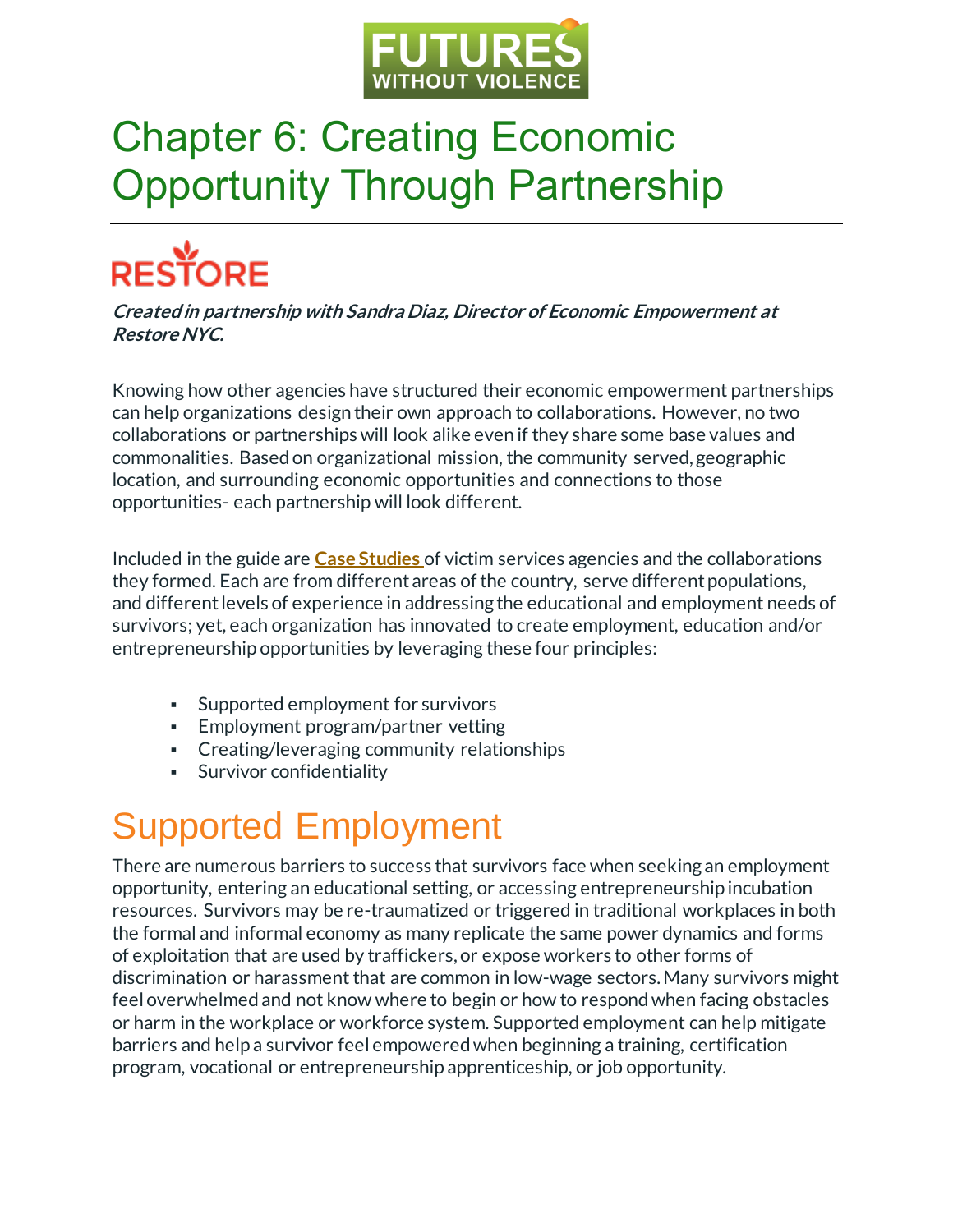Some forms of supported employment include:

- Case management;
- Access to mental health counseling or therapy;
- Access to housing or help attaining housing;
- Access to free or low-cost childcare;
- Job and life skills coaching; and,
- Cash assistance, scholarships, stipends or wages.

Many of these services can be supported by the victim services agency as partners to workforce development programs, as they are familiar with trauma-informed approaches when working with trafficking survivors as clients. The victim services agency and local workforce partner can work together to come up with a comprehensive supported employment plan to decrease the effects of trauma and instability while a survivor gains skills, knowledge, and experience to become enter and success in the workforce. For example, the victim services agency could provide case management, transitional housing, and therapy while a community college or job training program provides on-site childcare, job coaching and job fairs at a local community college.

Addressing survivors' income and financial skill development needs as part of supported employment is key to ensuring that they remain free from trafficking. Survivors of trafficking and abuse often experience financial abuse and lasting financial insecurity as a result of the perpetrator's actions, and may not have access to financial skills or knowledge necessary to fund an education or training opportunity.<sup>1</sup> In some cases, they may have had their identity to obtain loans that were not repaid or coerced to commit crimes thus creating additional barriers to financial stability.

Trafficking is a sophisticated business model that must be counteracted with an equally powerful economic solution. Therefore, it is important that economic empowerment programming include the following opportunities for survivors:

**Financial literacy and education:** to equip survivors with the skills to create and follow a budget, understand financial institutions and tools, build and repair credit, remediate debt, pay taxes, and understand savings and retirement accounts. There are community organizations that also provide this service and might be good partners if a victim service agency does not have the expertise or capacity to offer this service in-house.

**Asset-building and flexible funding:** can consist of (1) matched-savings programs or Individual Development Accounts (IDAs)<sup>2</sup> to build savings, and (2) flexible funding or rapid cash assistance for emergency support. Some banks, such as Wells Fargo, have financial inclusion initiatives which provide alternative means for survivors to fulfill their requirements for opening accounts, and have trained their staff to deliver trauma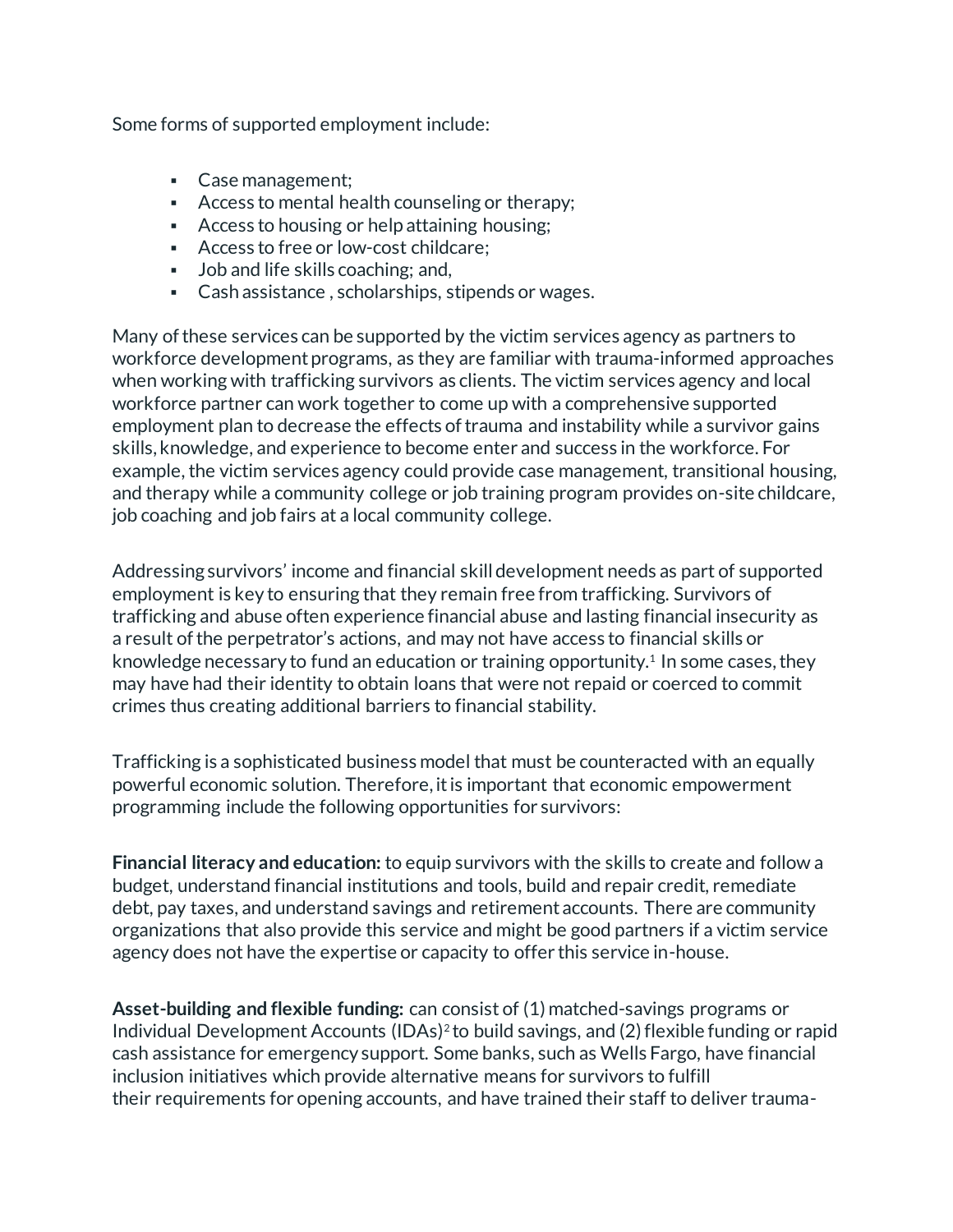informed customer care in the process. Other national programs, such as [Bank On,](https://joinbankon.org/) offers no-cost, second chance bank accounts for those with poor or no banking histories.

Note: it is not trauma-informed or survivor center to REQUIRE survivors participating in a service program to contribute to a savings program or other type of assetbuilding program. Remember, survivor voice, choice, and empowerment need to be built into all aspects of programming.

**Scholarships, stipends or wages:** it is critical to pay survivors for work performed, even during training, to avoid replicating the dynamics of the trafficking experience. As shown in the Survivor Ventures case study, grant funding was used to pay clients in the job training program. Funding options may include (1) community resources that can provide financial support through grants, stipends, or fundraising, (2) accessible scholarship or grant funding for survivors who are in school, and (3) partnerships with job training programs and apprenticeships that provide paid opportunities.

#### Employment Program/Partner Vetting

Not every program within the community will be a good fit for partnership or collaboration. Some businesses and programs may not pay an equitable and life-sustaining wage. Others may be too rigid in their job training program to accept the complex needs of a trafficking survivor. Many may not share organizational values and vision for the future, or be open to a long-term partnership. These are all questions and aspects to consider when vetting employment programs or businesses to ensure they are the right partners for your economic empowerment initiative:

- 1. **Examine mutual expectations** about the partnership. What time, money, and effortwill each organization put into the partnership? Are there similar values or shared values of what each program is trying to achieve? Some agencies or employers might not be aligned with to partnership expectations or with organizational mission or values. Discussing expectations and finding shared values will help inform the type of partnership you seek.
- 2. **Survivor safety** comes first. Vet the partner organization for potential safety concerns prior to placing a survivor at the physical or remote location. Background checks may be necessary for those coming into close contact with survivors to ensure that the program or workplace does not employ current or former traffickers, or other perpetrators of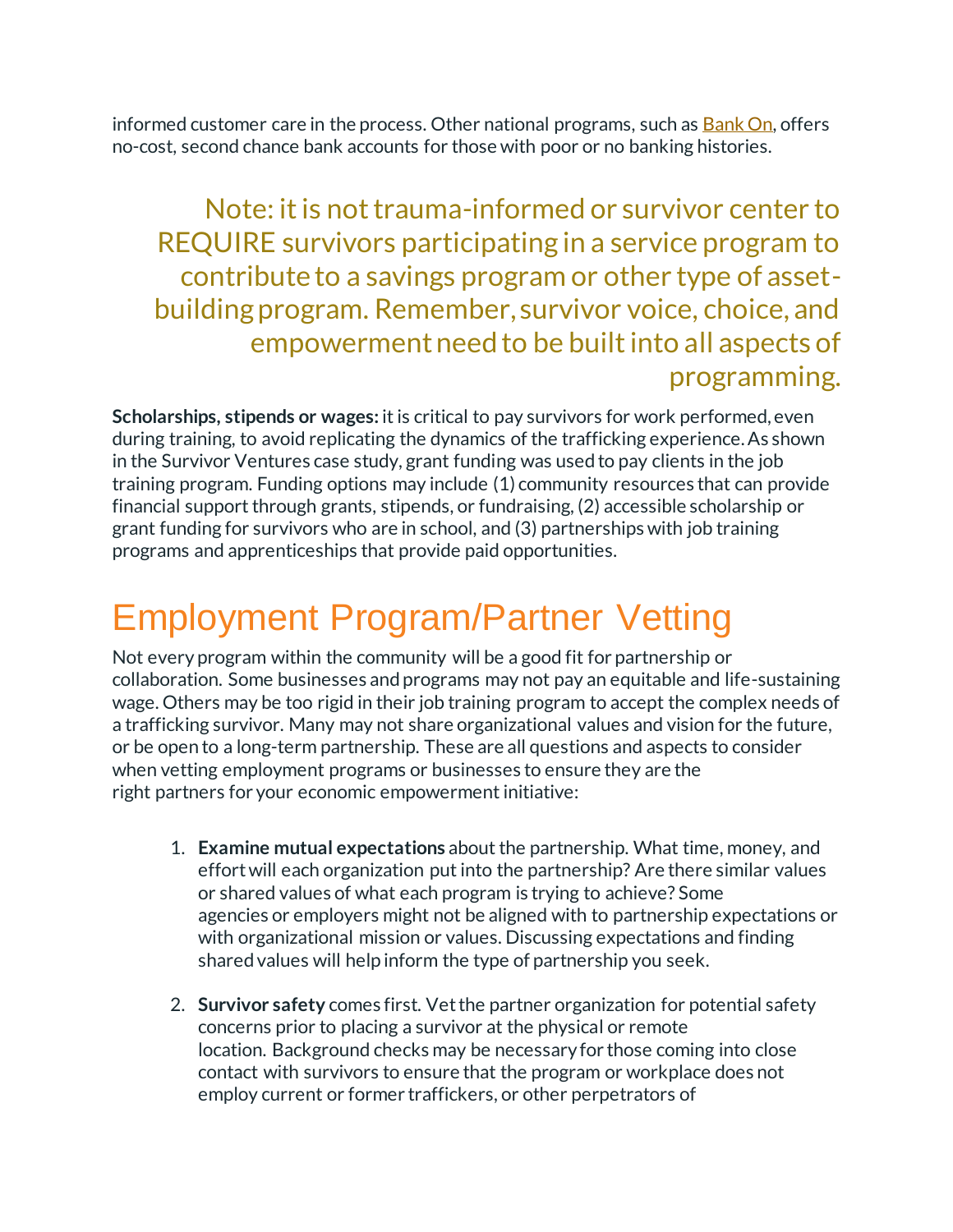violence. Considerations include physical safety and accessibility. Is the location physically accessible? Does it require working with dangerous equipment, or is it in an industry with a high risk of workplace harassment or violence (such as isolated workspaces or subcontracted employment)? Does the program welcome and support people of diverse lived experiences, identities, and cultures? These questions can help clarify if the employer will be the right partner to help survivors succeed.

3. **Size of the program**. There are both positives and negatives for larger programs involving more people, as well as for smaller programs that can be more personalized. Larger programs or companies can provide confidentiality and access to more resources for help. Large programs tend to be structured and formalized, which means it can be easier to replicate harmful power dynamics, discrimination, or harassment without repercussions.

Smaller programs and workplaces can provide tailored one-on-one mentorship and guidance and can potentially offer the survivor more responsibilities and learning opportunities. However, smaller programs and workplaces can also be less safe if there is no formal complaint system or human resources department to address workplace harms. Each survivor will have different expectations for an economic opportunity, so some may be better suited to certain programs and businesses than others.

For additional considerations, refer to [Chapter](https://collaborativeresponses.com/chapter-3/) 3.

#### Creating and Leveraging Community **Relationships**

To find a partner, it may prove usefulto map out individual, team, department, and organizational relationships and assets. On each level, these resources can help to strengthen success of the partnership and the project. The **[community mapping](https://www.futureswithoutviolence.org/wp-content/uploads/PRE-WORK-Community-Resource-Mapping-Tool.pdf)  [tool](https://www.futureswithoutviolence.org/wp-content/uploads/PRE-WORK-Community-Resource-Mapping-Tool.pdf)** below highlights different sectors to target for building relationships, as well as potential gains from being in relationship with that resource.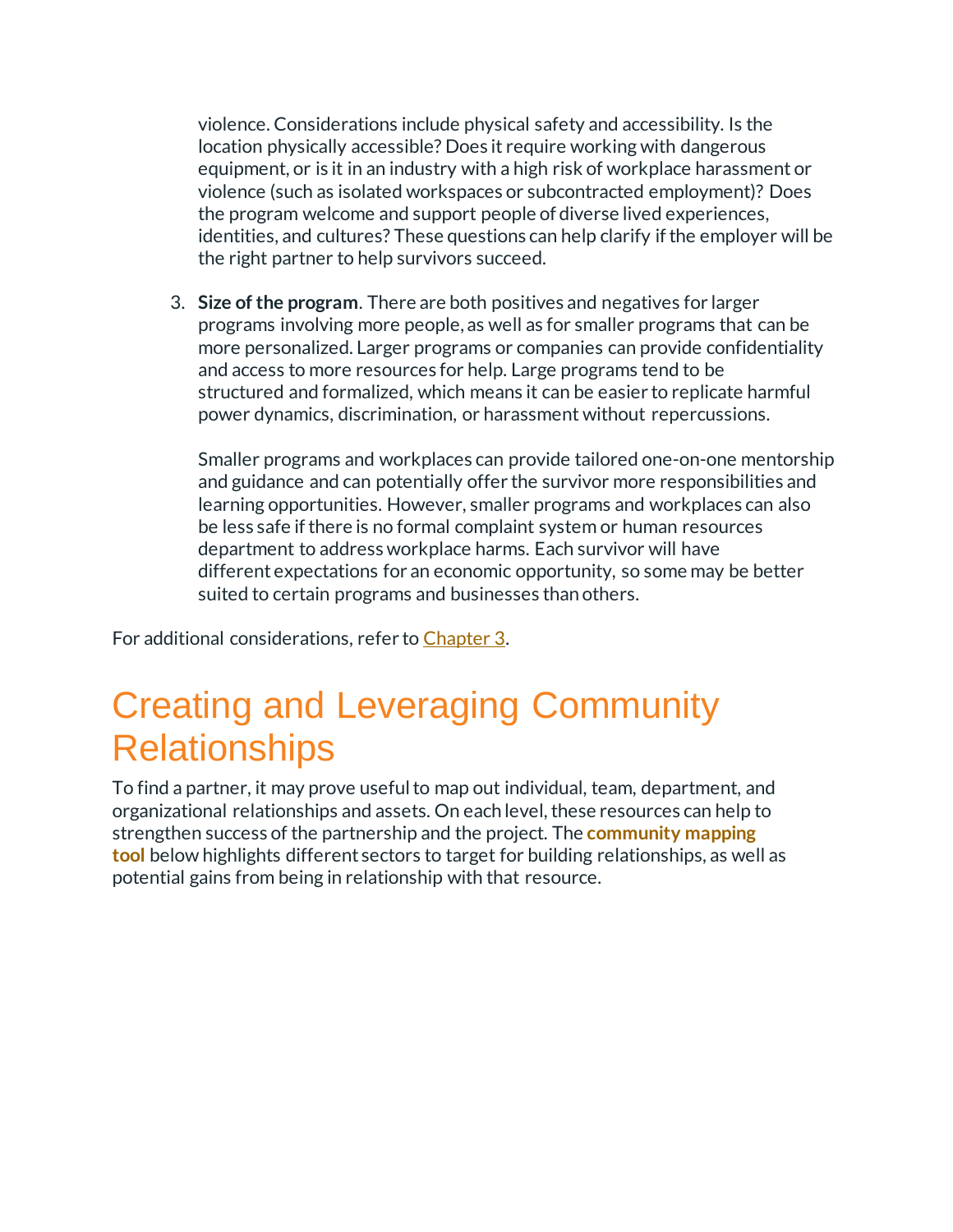

For mapping out community relationships, think about having a variety of sectors and interests represented as well as different strengths and resources that each brings to the potential partnership. One potential path is to leverage personal connections with people inside your organization to make introductions to other organizations, such as in the Restore NYC case study. Another approach is utilizing an organization's Board of Directors to tap into relationships they have, as they may interact with varied sectors of a community.

### Survivor Privacy and Confidentiality

Survivor healing, thriving, and input needs to be addressed at the beginning, middle, and end of every collaboration or partnership. Another core aspect of each case study is survivor safety, which involves agreements and structures around privacy and confidentiality.

The National Network to End Domestic Violence (NNEDV) and the Confidentiality Institute defines confidentiality as "the ethical principle or legal right that a professional will hold secret all information relating to a client, unless the client gives consent permitting disclosure."<sup>3</sup> It is important to note that confidentiality is different than privacy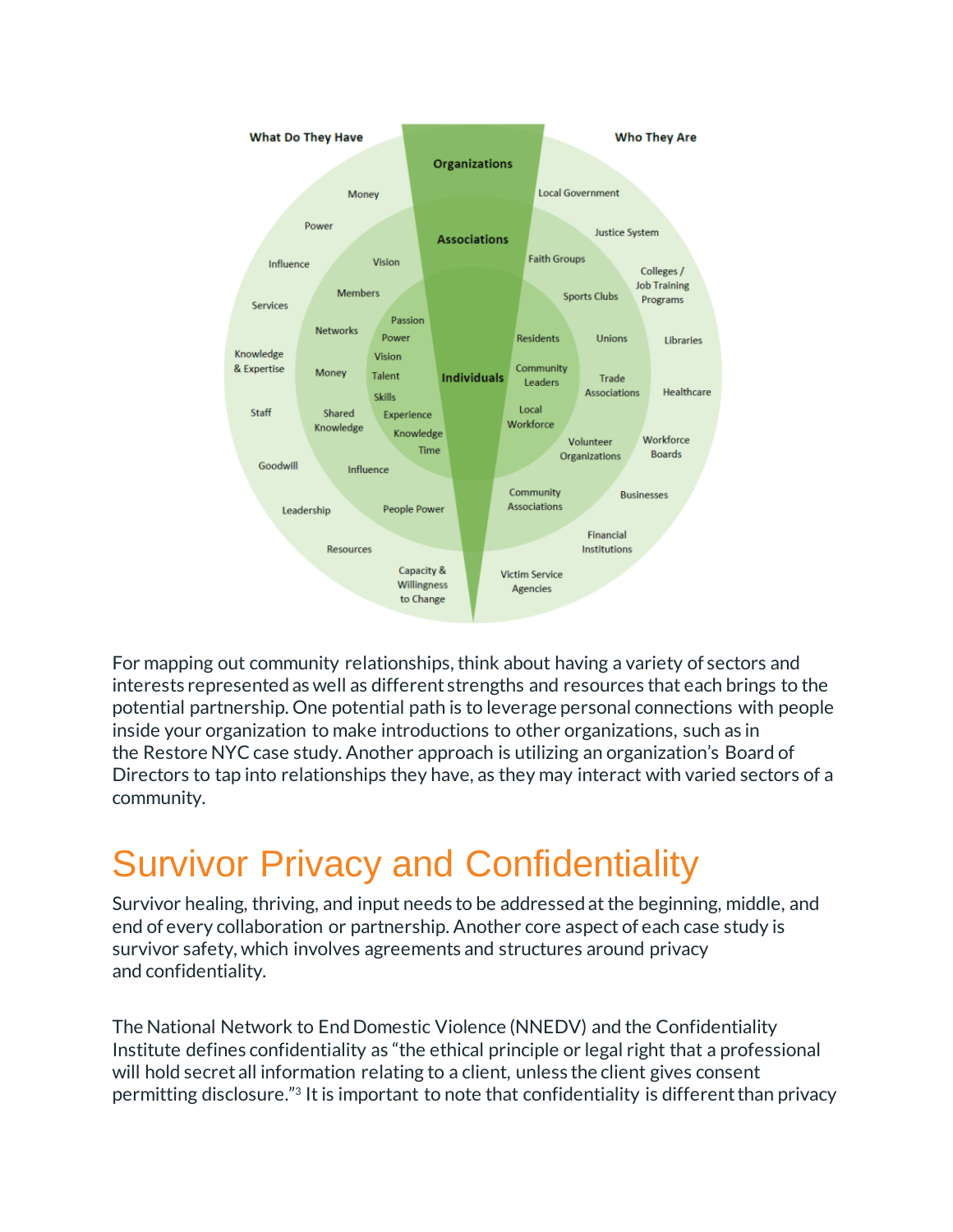based on individual state laws and legal definitions. Privacy is defined as "the right to… determine whether, when, how, and to whom one's personal information is to be revealed".<sup>4</sup>

Once you find a few programs or employers you are interested in partnering with, have an open and honest discussion around what type and level of privacy versus legal confidentiality will be needed to maintain a successful partnership.

In some cases, it might be the best that no one except the partnership coordinator knows who is a survivor. In other cases, it might make the most sense to have the direct supervisor know and receive training on traumainformed supervision. Regardless, survivors who might participate in the program or partnership should have a voice regarding the level

Visit **[the Confidentiality Institute](https://www.confidentialityinstitute.org/)** to learn more about privacy versus confidentiality and any potential legal implications.

**[The Coalition to Abolish Slavery and Trafficking](https://www.castla.org/) [\(CAST\)](https://www.castla.org/)** also provides individualized technical assistance on assisting trafficking survivors with legal needs.

of privacy they expect. Once a definition of privacy or confidentiality is set, have the partnership members sign agreements. Ensuring that roles and responsibilities will not change and building trust among partnership staff and employees will help to solidify a strong foundation for your partnership.

#### Taking the Next Steps: Sustaining Your **Partnership**

Forming successful relationships and designing a program to provide economic and employment opportunities for survivors of trafficking is a long-term process that will have ups and downs but can lead to long-term success for survivors. After learning about the workforce development system, fundamental aspects of collaboration, and concrete examples of these partnerships, it is important to consider how to sustain the partnership over the long-term.

#### **[Continue on to Chapter 7.](https://collaborativeresponses.com/chapter-7/)**

[1] Gonzalez Bocinski, Sarah; Dusenbery, Malore. "Economic Abuse Fact Sheet." IWPR 2020. Accessed April 21, 2021. [https://iwpr.org/iwpr-general/economic-abuse-fact](https://iwpr.org/iwpr-general/economic-abuse-fact-sheet/)[sheet/](https://iwpr.org/iwpr-general/economic-abuse-fact-sheet/)